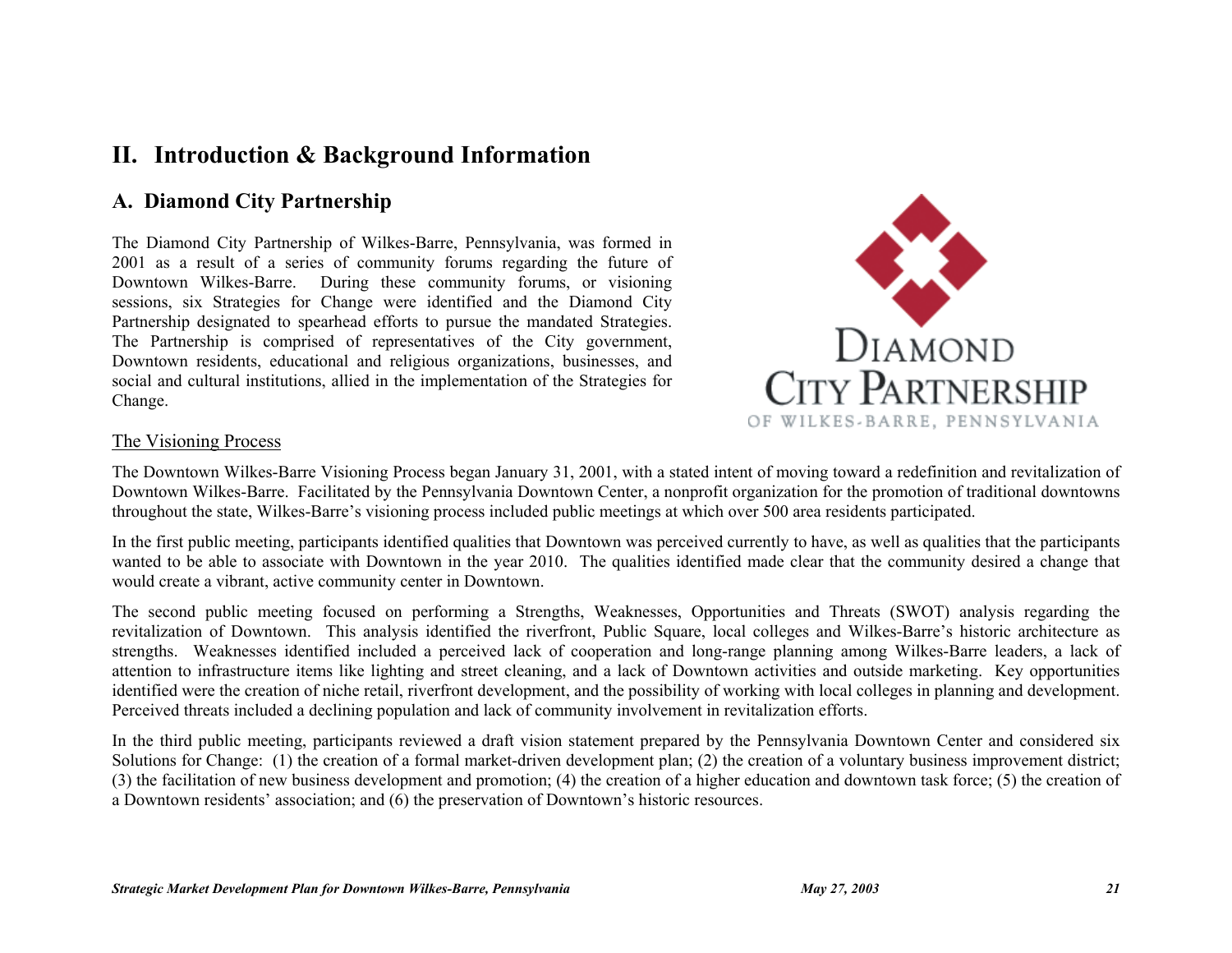#### DCP Working Groups

Within the Diamond City Partnership are working groups focused on each of the six Strategies for Change, as well as a seventh working group dedicated to Communications. The working groups are formed of, and headed by, community volunteers. The charge to shape the future of Downtown Wilkes-Barre is thus, as it should be, an indigenous enterprise.

Working Group 1 has focused on creating a voluntary Business Improvement District, and has implemented such programs as the Clean & Green Program, funded by the business community, which works to keep Downtown streets clean and safe.

Working Group 2 has created a Downtown Residents' Association, focused on those issues of primary concern for individuals living Downtown, including safety, cleanliness, enforcement of laws and codes, the availability of housing, the enhancement of the relationship between permanent residents and the temporary residents brought to the City by local colleges, the viability and efficiency of transportation, and the enhancement of Downtown amenities such as parks and events.

#### *Six Revitalization Strategies*

- *Group 1: Creation of a Voluntary Business Improvement District*
- *Group 2: Creation of a Downtown Residents' Association*
- *Group 3: Preservation and protection of Downtown's historic resources*
- *Group 4: Creation of a Higher Education/Downtown Task Force*
- *Group 5: Creation of a formal, market-driven Downtown Development Plan*
- *Group 6: Facilitation of new business development and promotion*

Working Group 3 has concentrated on preserving and enhancing Downtown's rich supply of historic resources, working with the Wilkes-Barre City Council, Greater Wilkes-Barre Chamber, and the Luzerne County Historical Society to produce a draft overlay ordinance protecting Downtown's historic sites and properties.

Working Group 4 has created a Higher Education/Downtown Task Force, combining King's College, Wilkes University, and their respective neighbors to address issues of mutual concern.

Working Group 5 has targeted the creation of a formal, market-driven development plan for Downtown, of which this Strategic Market Development Plan is the result.

Working Group 6 has concentrated on the formation of a Main Street program and the hiring of a Main Street Manager under the auspices of Pennsylvania's Main Street Program, in order to facilitate the revitalization of Downtown.

The Diamond City Partnership's commitment to Downtown Wilkes-Barre's future is reflective of the community that is its driving force.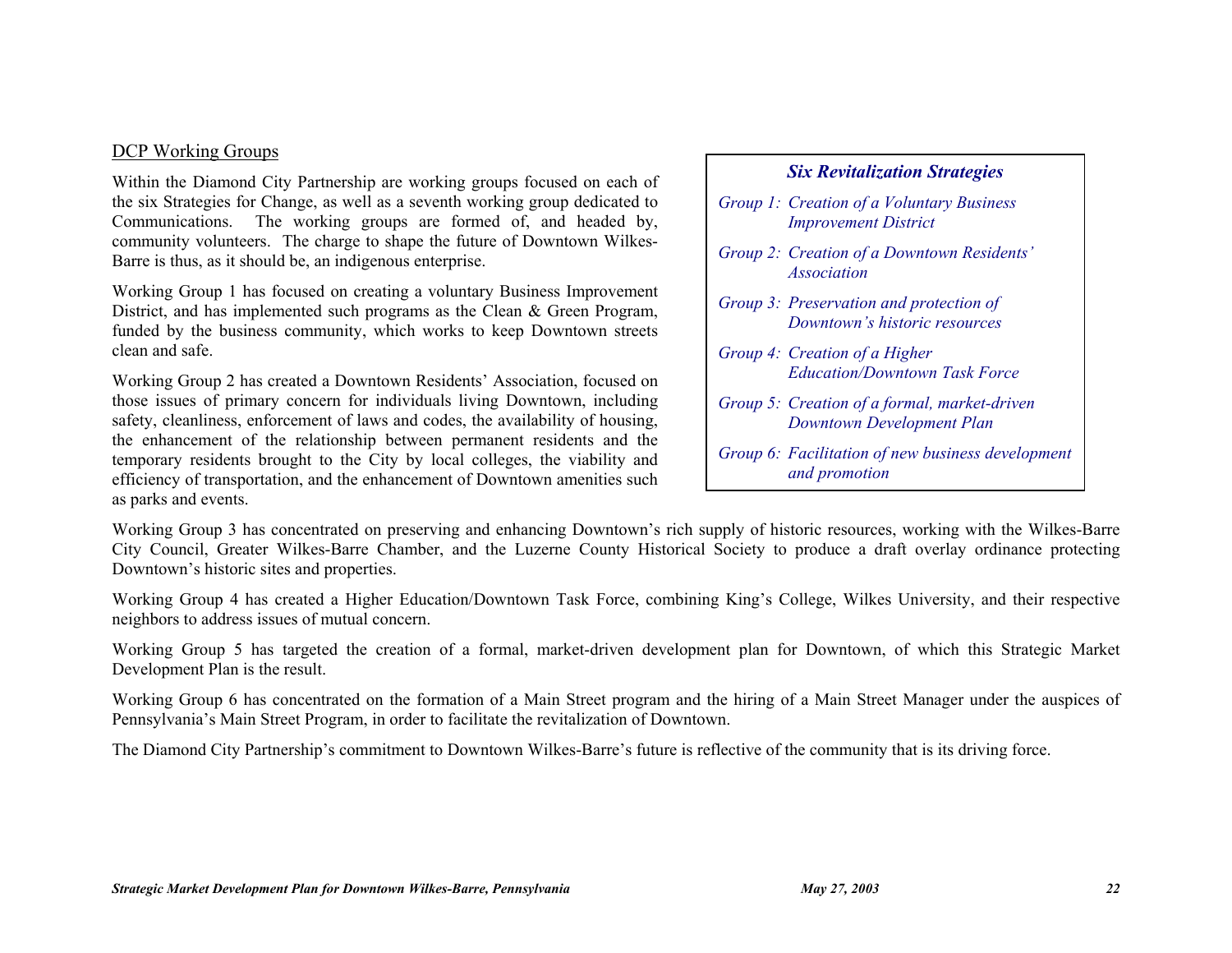# **B. Study Background/Objectives & Goals**

During 1992, a study of Downtown was completed for a group of stakeholders know as the Downtown Committee. The study focused on the physical aspects of Downtown, and resulted in several recommendations that were implemented including the redevelopment of Pomeroy's and the Stegmaier site. Since that time, the market and contextual conditions of Downtown have changed substantially resulting in the need for the current study.

This Strategic Market Development Plan was prepared by Lincoln Property Company (LPC), in conjunction with team members Gibbs Planning Group (GPG) and Chance Management Advisors, Inc. (CMA), to assist DCP in building upon the revitalization efforts made to date. The purpose is to create a reality-based plan to enhance Downtown's positive attributes, viability and economic health, and transform Downtown into an active, livable center. Retail and entertainment, hotels, office space, education and cultural institutions, parking and public transportation, and residential development all form components of this Plan.

The Plan is the end product of a three-phase process. In Phase One, the team members collected primary and secondary information during a series of work steps that included identifying Downtown stakeholders to participate in the process; the establishment and conducting of focus groups as part of the study; determining the physical and demographic attributes of the area; surveying the existing Downtown businesses, services and real estate market; reviewing current and planned Downtown programs and projects; collecting information on markets in competition with Downtown; and reviewing Downtown's business climate and politics.







Phase Two involved the assessment and analysis of the collected data in order to produce an implementable plan for Downtown with specific recommendations. Work steps during this phase included analysis of Downtown's demographics, real estate market, ongoing and proposed projects, zoning and land use, infrastructure, retail potential, market characteristics, and parking.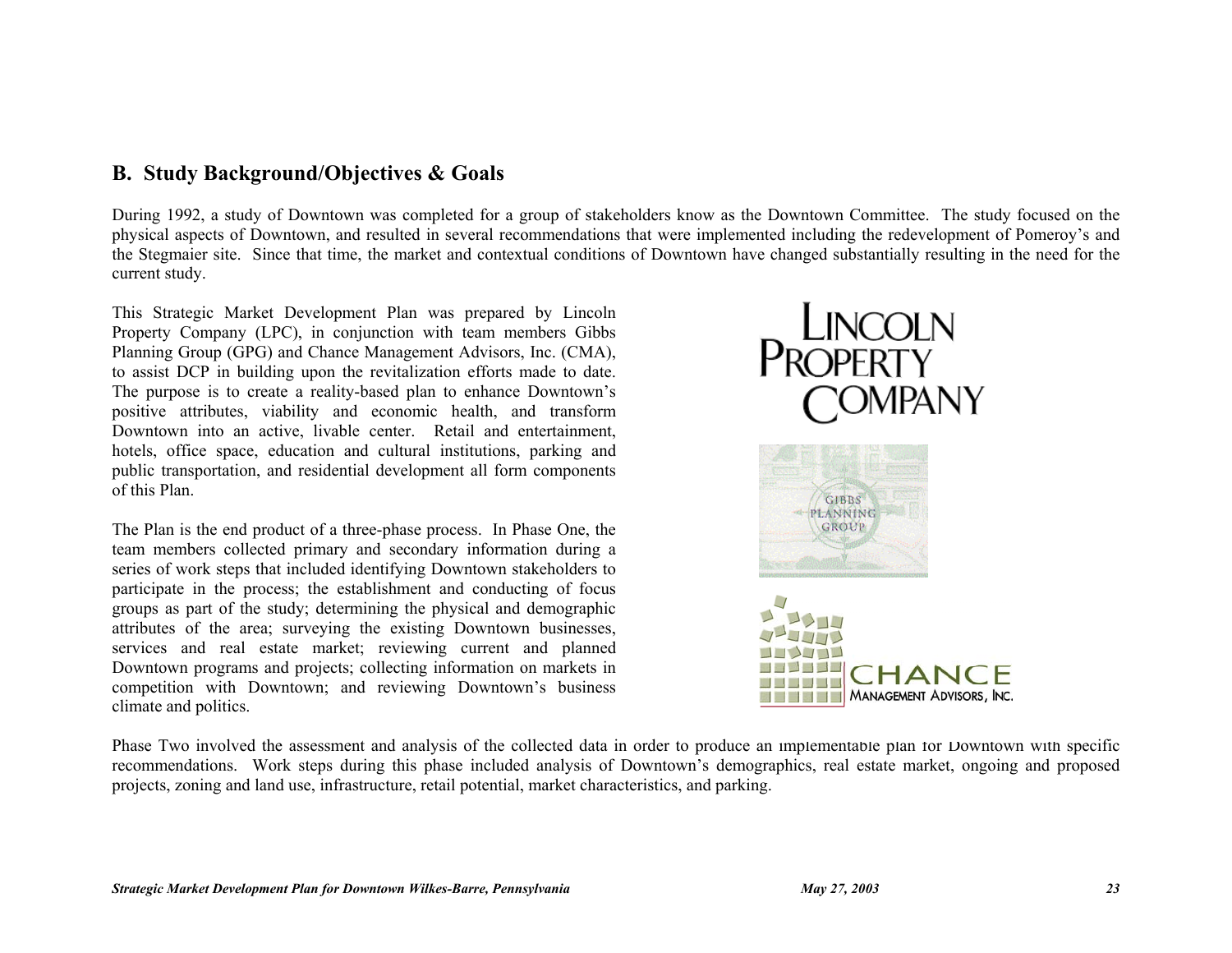In Phase Three, the team created the Plan, specifically focusing on identifying existing Downtown anchors, potential and optimum tenant mix, market niche and lease opportunities, zoning and infrastructure improvements, events and activities, developer incentive programs, governmental and quasi-public enhancement of Downtown's business climate, and evaluation criteria for monitoring the implementation of changes to Downtown.

The Strategic Market Development Plan is a market-tested roadmap for change that incorporates the perspectives of all types of community members, whether business, institutional or residents. Direct public participation in part took the form of 17 focus groups comprised of representatives from the arts and entertainment sector, high-rise building managers, Downtown office tenants, the realty and residential development sector, Downtown institutions, high schools, King's College and Wilkes University, the *Times-Leader*, WBRE-TV, City Council, the Downtown Residents Association, interested citizens, outside restaurateurs and retailers, and Downtown retailers.

During the focus groups, a number of common themes developed as well as specific suggestions for change. These themes and suggestions included:

- A need to resolve City politics and establish cooperation among City leaders.
- A need for consensus-building as the basis for change.
- A need to foster optimism.
- A need to include the City's diverse populations in any plan for change.
- A need to create a business-friendly climate by creating a tax structure reflective of business needs.
- A need to be selective regarding those businesses attracted to the area.
- A need for attention to the physical attributes of Downtown: cleanliness, safety, lighting, landscaping, signage, façades, pedestrian usability, parking, and public transportation.
- A need for a variety of retail venues from small unique shops to magnet stores: restaurants, cafés and coffee shops, movie theater, bookstore, grocery store, bars and nightclubs, ice skating rink, year-round farmers' market.
- A need for quality cultural and entertainment venues, fostering the arts and highlighting Wilkes-Barre's historical and architectural value through galleries, performances, tours, and downtown events such as an annual First Night celebration.
- A need to ensure key projects are pursued, such as the redevelopment of the Sterling Hotel, the creation of a master plan and maintenance program for Public Square, the development of the planned incubation center, a program for Main Street, and strategic development of riverfront uses and attractions such as the Susquehanna Landing project.
- A need to work with Wilkes University and King's College in planning development and change, including housing solutions.
- A need to attract young families to the City as residents.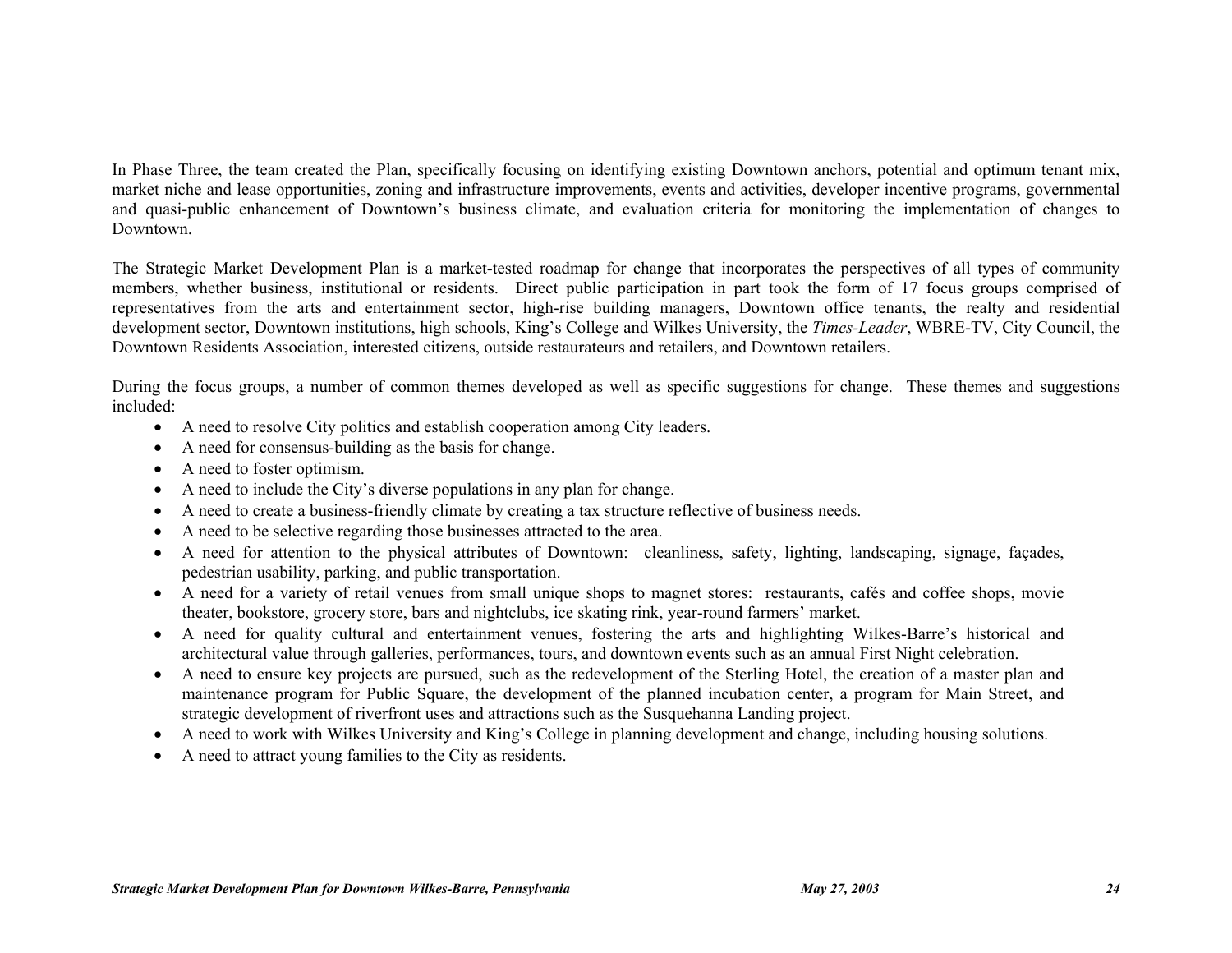# **C. Location**

Wilkes-Barre is located in the Wyoming Valley, in northeastern Pennsylvania. It is almost equally distant from New York City approximately 120 miles—and Philadelphia—110 miles—and is as close to Ithaca, New York, home to Cornell University, as it is to State College, home of Penn State. Wilkes-Barre is approximately 310 miles from Boston, Massachusetts, 575 miles from Charlotte, North Carolina, and 220 miles from Washington, D.C. Wilkes-Barre is part of Luzerne County, and neighboring municipalities include Scranton, Hazleton, Kingston and Pittston, where the Scranton/Wilkes-Barre International Airport is located. Nestled among mountains and proximate to beautiful rural landscapes, Wilkes-Barre serves as an urban magnet in an unspoiled region, providing the area with tremendous educational and cultural resources.

Greater Wilkes-Barre has Triple A baseball, the Wilkes-Barre/Scranton Penguins American Hockey League franchise, and nationally ranked golf courses. Ground transportation includes easy access to I-81, I-476, I-84 and I-380. The area is also served by two Class I railroads, Canadian Pacific and Norfolk Southern, and shortline service is provided by Reading, Northern and by the Luzerne County Rail Authority. The area is served by the Wilkes-Barre Scranton International Airport which is used by US Airways, COMAIR, Continental Express, Northwest, United Express and US Airways Express. Greyhound and Trailways buslines as well as Martz Trailways provide bus service to Philadelphia and New York City. The City itself is serviced by the Luzerne County Transportation Authority, which provides public bus service with its central hub located in Wilkes-Barre.



Downtown Wilkes-Barre is particularly rich in educational and cultural resources. Local educational resources include Wilkes University, King's College, and Luzerne County Community College's Corporate Learning Center. The F.M. Kirby Center for the Performing Arts, the Sordoni Art Gallery, and the Luzerne County Historical Society are among the important cultural institutions for which Downtown Wilkes-Barre is home.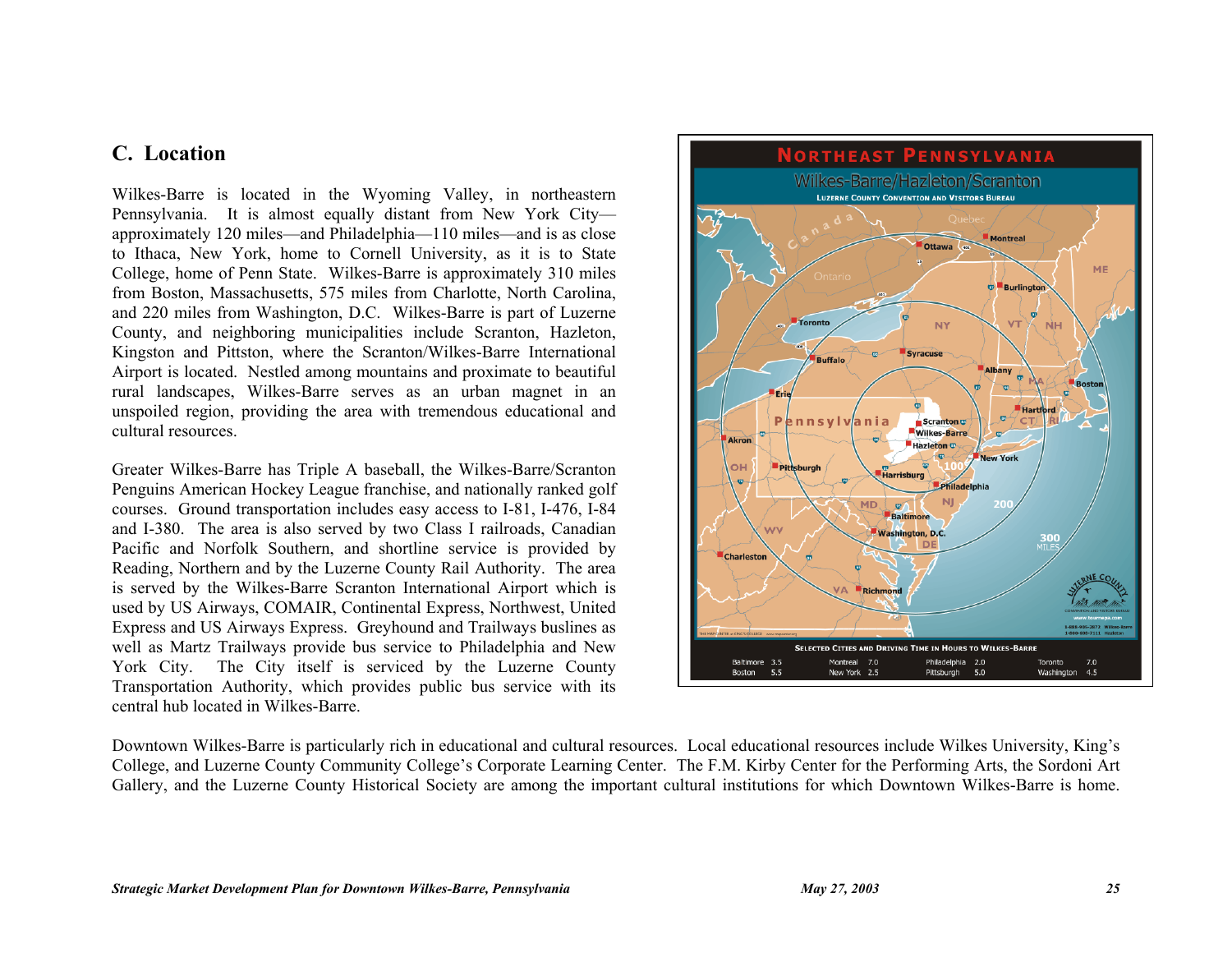Complementing area parks and natural areas, indoor recreational opportunities are provided by Downtown's YMCA, Catholic Youth Center, and Jewish Community Center. Public Square, in the heart of Downtown, is the locus for significant community festivals, and Kirby Park along the Susquehanna River is the site of outdoor sports and activities as well as the area's Fourth of July celebration.

There are six industrial and office parks in the Greater Wilkes-Barre area, including Crestwood Industrial Park (1050 acres of industrial), Hanover Industrial Estates (962 acres of mixed use), Hanover Crossings (211 acres of mixed use), the Corporate Center at East Mountain (200 acres of ultra-service business), Highland Park (mixed use), and Diamond Corporate Park (Downtown Wilkes-Barre).

The Wilkes-Barre school district is comprised of seven elementary schools, a middle school, and three public high schools. Alternative elementary education is provided by the schools of Sacred Heart, St. Aloysius, St. Boniface Interparochial, St. Mary's, St. Nicholas-St. Mary's, and SS Peter and Paul. Parochial high school education is provided by Bishop Hoban High School. The Wilkes-Barre Academy provides nonsectarian elementary education. There is also the Wilkes-Barre Area Vocational-Technical High School in Plains.

## **D. Wilkes-Barre History**

The history of Wilkes-Barre is rich and varied. Settled by Connecticut Yankees, Delaware Indians and followers of William Penn at competing times, Wilkes-Barre was named for two Englishmen who supported American rights against their own government. Intimately involved through the mining of anthracite coal with the early formation of labor unions, Wilkes-Barre was first called the Diamond City after the black diamonds of coal found in the area. The City's coat of arms features a beehive symbolizing the historical and contemporary industriousness of the Greater Wilkes-Barre area.

The charter for the Wilkes-Barre area was given by King Charles I of England to the colony of Connecticut in 1662. In 1681, King Charles II gave a charter to William Penn for land that included the Wyoming Valley. Delaware Indians were permitted to occupy the land until the 1750s, when population and agricultural needs led to the formation of the Connecticut-based Susquehanna Company, formed for the purpose of purchasing the land from the Delawares. In 1762, settlers from the Company came to plant and build shelters, subsequently returning to Connecticut until the following year. Toward the end of that year, 1763, the settlement was attacked by Iroquois Indians and the land was abandoned by both the settlers and the Indians.

Pennsylvania first laid a claim to the land in 1765 when it established an Indian trading post there. A survey of the area was done in 1768, and Pennsylvania settlers arrived. In 1769, however, more settlers were sent by Connecticut's Susquehanna Company. Arrested twice by the Pennsylvania settlers, the Connecticut settlers returned as soon as they were free on bail, and were joined by two hundred additional settlers led by Major John Durkee. They built Fort Durkee near the site of the Darte Center for the Performing Arts. Major Durkee was the one to call the area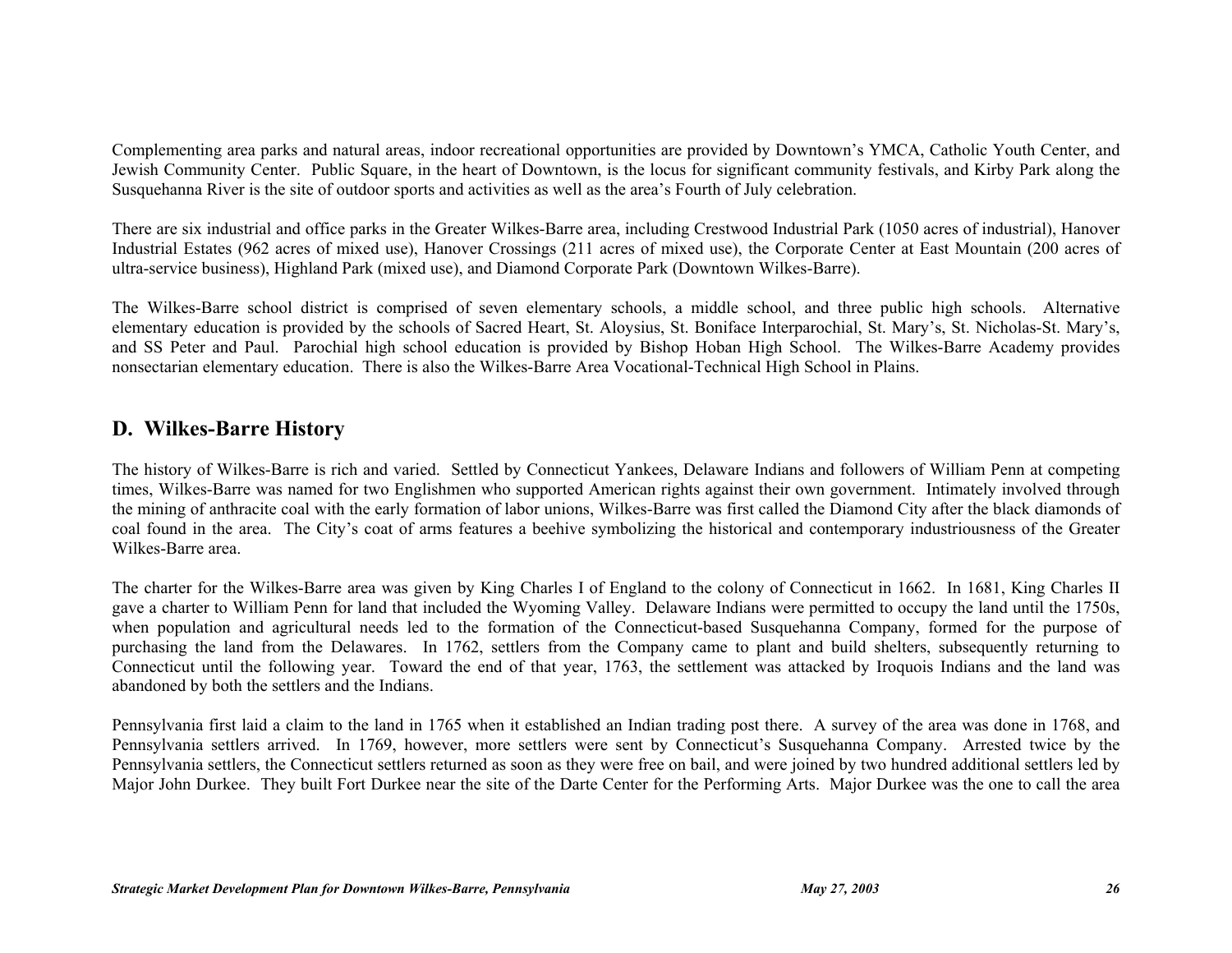"Wilkesbarre", after Isaac Barre, who opposed the Stamp Act while a member of the British Parliament, and John Wilkes, an Englishman who was known for advocating colonial rights.

Fighting between the Pennsylvania and Connecticut settlers became known as the first Yankee-Pennamite War, and centered around Fort Durkee, and Fort Wyoming, built by the Pennsylvanians near the site of Wilkes University. Ultimately, the Yankees prevailed, the final battle taking place in 1775. The Wyoming Valley area was made part of Connecticut.

During the Revolutionary War, settlers formed troops to serve under George Washington, leaving the settlement without adequate defenses: a massacre of settlers by the British, aided by Indians, known as the Wyoming Massacre, was perpetrated in 1778. After the Revolutionary War, the area was ruled by a court to belong to Pennsylvania, though individual Connecticut settlers' claims to land were to be honored. Another Yankee-Pennamite War ensued in 1783, which Connecticut won, but in 1786 Pennsylvania formed Luzerne County and ultimately the court's ruling was followed.



Anthracite coal began to be mined on outcrops in the Wilkes-Barre area in 1776. The coal was first used industrially in 1788, and the Lehigh Coal Mining Company was the first anthracite coal company, sending out its maiden shipment in 1820. In the late 1880s, an influx of Southern and Eastern European immigrants supplied the mines with workers, and the area turned from farming to industry.

Local miner social groups in various coal regions joined to form the United Mine Workers of America, which called its first strike in 1890. The Anthracite Coal Strike of 1902, recognized as a milestone for American labor, lasted five months and ended only with the intervention of President Theodore Roosevelt, who called for arbitration. In 1959, the Susquehanna River permanently flooded the underground mines and put a final end to deep coal mining in the Wilkes-Barre area.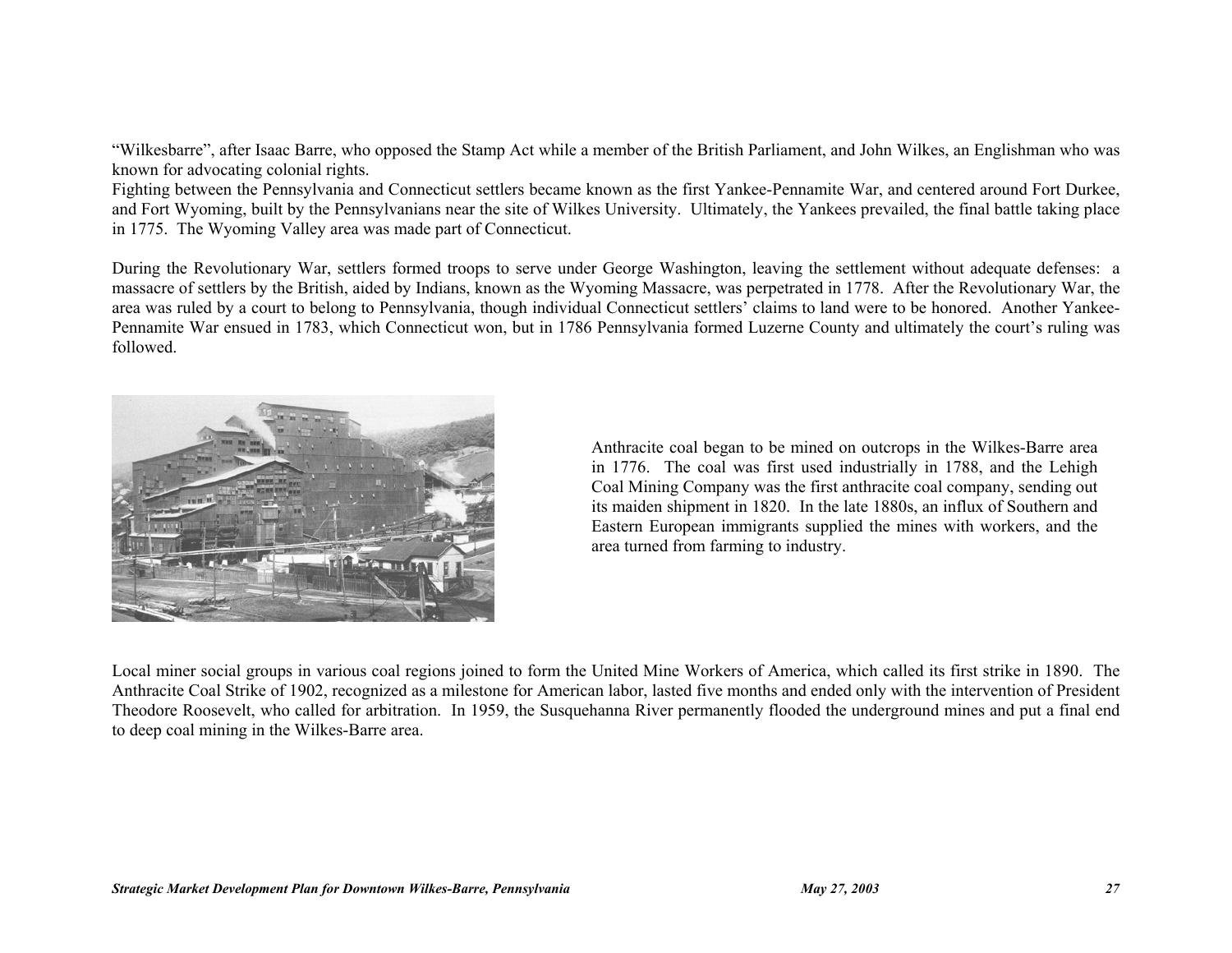Entrepreneurs of the Industrial Age include J.C. Atkins, owner of the Wilkes-Barre Lace Manufacturing Co.; Fred Kirby, owner of five-and-dime stores; Charles Parrish and the Coxe brothers, owners of mines, timber companies and railroads; Charles Stegmaier, owner of the Brewery; Richard Jones, owner of the Vulcan Iron Works; and Frank Martz, who started Martz Trailways.





Tropical Storm Agnes hit the area in 1972, dropping 18 inches of rain that pushed the Susquehanna River to a height of 40.9 feet, inundating 48 square miles of the Wyoming Valley. Six people were killed, and \$1 billion—\$6.3 billion in today's dollars—of damage was caused, including homes and 2,278 Wilkes-Barre businesses. 72,000 people were evacuated from the area, and 150 factories, 3000 small businesses, and 5 shopping centers were flooded. Parts of Wilkes-Barre's Downtown had no electricity for almost two weeks. In the seven years after Agnes, relief money went into public improvements such as restoring Public Square and Downtown's business district.

The economic and physical condition of Downtown would be a very different today without the 1972 flood and the urban renewal project that resulted. Major land clearance and disposition projects were completed as a result of the efforts to revitalize Downtown. The construction of new office buildings (Blue Cross; Martz; ALLTEL), retail complexes (Midtown Village; Market Square Plaza); residential developments (Jefferson Lane Townhomes); hotels (Ramada and Genetti's); institutional expansion (new police station); and parks (the rebuilding of Public Square) were